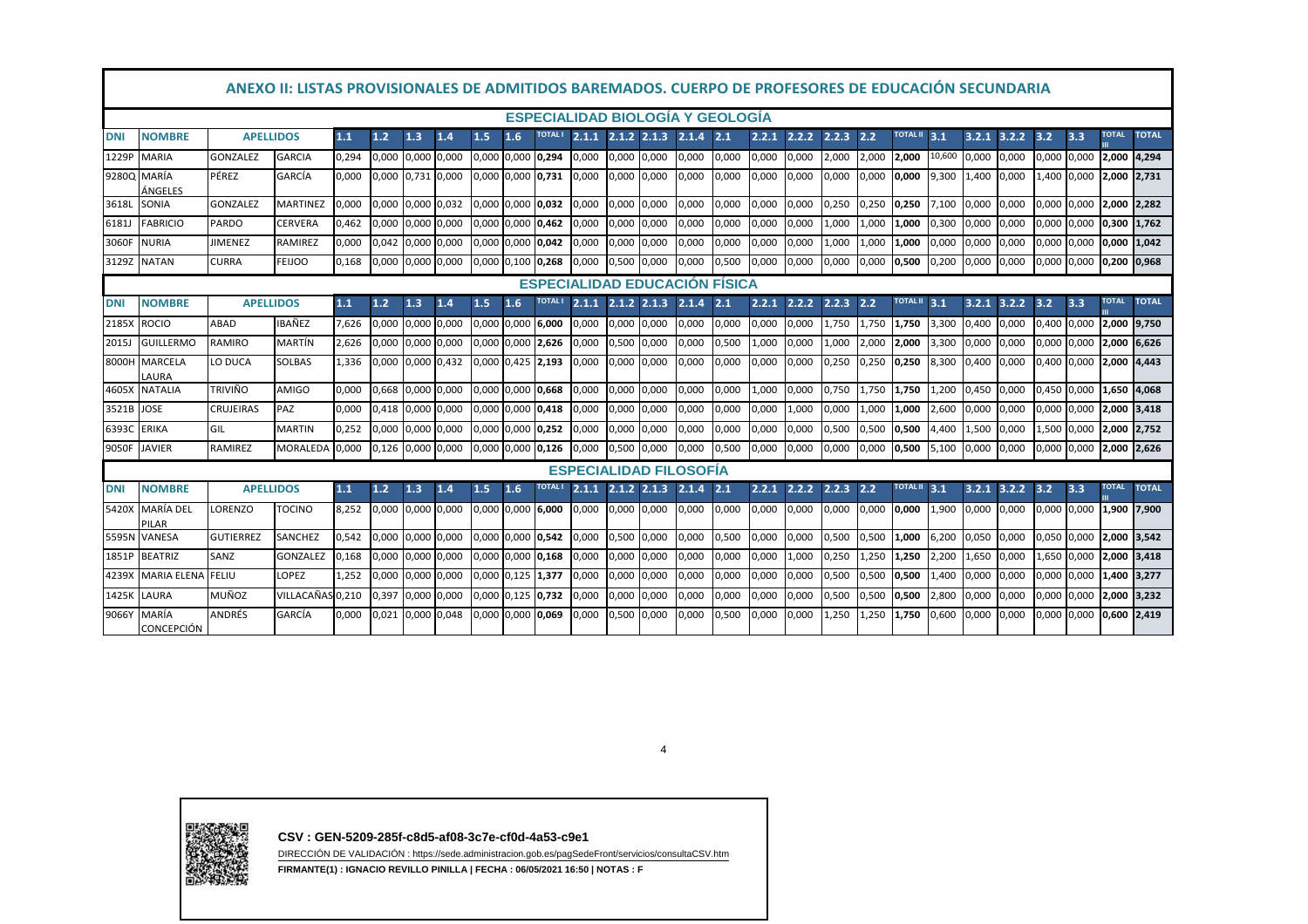| <b>ESPECIALIDAD INGLÉS</b><br>$2.1.1$ $2.1.2$ $2.1.3$ |                               |                  |                 |       |       |             |             |     |                   |                |       |                 |       |       |       |       |       |       |       |                 |        |       |       |             |             |              |              |
|-------------------------------------------------------|-------------------------------|------------------|-----------------|-------|-------|-------------|-------------|-----|-------------------|----------------|-------|-----------------|-------|-------|-------|-------|-------|-------|-------|-----------------|--------|-------|-------|-------------|-------------|--------------|--------------|
| <b>DNI</b>                                            | <b>NOMBRE</b>                 | <b>APELLIDOS</b> |                 | 1.1   | 1.2   | 1.3         | 1.4         | 1.5 | 1.6               | <b>TOTAL I</b> |       |                 |       | 2.1.4 | 2.1   | 2.2.1 | 2.2.2 | 2.2.3 | 2.2   | <b>TOTAL II</b> | 3.1    | 3.2.1 | 3.2.2 | 3.2         | 3.3         | <b>TOTAL</b> | <b>TOTAL</b> |
| 5968Y                                                 | <b>FERNANDO</b>               | EZQUERRA         | SANZ            | 3.752 | 0.000 | 0,750 0,000 |             |     | 1.600 0.000       | 6.000          | 0.000 | 0,000 0,000     |       | 0,000 | 0,000 | 0,000 | 3,000 | 5.000 | 8,000 | 2,000           | 3,500  | L.000 | 0,000 |             | ,000 0,000  | 2,000        | 10,000       |
| 2108J                                                 | <b>JULIO</b>                  | <b>LOPEZ</b>     | <b>SEVILLA</b>  | 5.252 | 0,000 |             | 0,000 0,000 |     | 0,000 0,000 5,252 |                | 0,000 | 0,000           | 0,000 | 0,000 | 0,000 | 0,000 | 0,000 | 1,000 | 1,000 | 1.000           | 9,200  | 0,550 | 0,000 | 0,550 0,000 |             | 2,000        | 8,252        |
| <b>1742W LUIS</b>                                     |                               | <b>BUENO</b>     | CONEJO          | L.000 | 0,000 |             | 2,000 0,000 |     | 0,200 0,300 3,500 |                | 0,000 | 0,500           | 0,000 | 0,000 | 0,500 | 0,000 | 1,000 | 1,500 | 2,500 | 2.000           | 4,500  | 0.000 | 0,000 | 0,000 0,000 |             | 2,000 7,500  |              |
| 9977S                                                 | <b>ANA MARIA</b>              | <b>CELEMIN</b>   | <b>RUIZ</b>     | . 294 | 0.042 |             | 1,147 0,080 |     | 0,200 0,000       | 2,763          | 0,000 | 1,000           | 0,000 | 0,000 | 1,000 | 0,000 | 0,000 | L,250 | 1,250 | 2,000           | 6,100  | 0.000 | 0,000 | 0.000       | 0,000       | 2,000 6,763  |              |
| 9882Q                                                 | <b>NADIA</b>                  | CARREÑO          | <b>GARCIA</b>   | 1.710 | 0.731 | 0,000 0,600 |             |     | 0,000 0,000 3,041 |                | 0,000 | 0,000           | 0,000 | 0,000 | 0,000 | 0,000 | 0,000 | 0,500 | 0,500 | 0,500           | 2,000  | 0,350 | 0,000 | 0,350 0,000 |             | 2,000 5,541  |              |
| 4568H                                                 | <b>FRANCISCO JA</b>           | <b>IMENESES</b>  | <b>GALAN</b>    | 0.000 | 0,000 |             | 1.126 0.000 |     | 0.400 0.000       | 1,526          | 0,000 | 0.000           | 0,000 | 0,000 | 0,000 | L,000 | 1,000 | 1,000 | 3,000 | 2.000           | 1,500  | .250  | 0,000 | 2,250 0,000 |             | 2,000 5,526  |              |
|                                                       | 6364M DAMIAN                  | <b>CUENCA</b>    | ABELA           | 0.336 | 0.000 |             | 1,750 0,000 |     | 0,000 0,000 2,086 |                | 0.000 | 0.500           | 0,000 | 0,000 | 0,500 | 0,000 | 1,000 | 0,250 | 1,250 | 1,750           | 1,100  | l.100 | 0,000 |             | 1,100 0,000 | 1,600 5,436  |              |
| 6810B                                                 | <b>ANTONIO</b><br>JOSE        | MUÑOZ            | <b>CARNERO</b>  | 0,000 | 0,250 | 0,834 0,000 |             |     | 0,000 0,000 1,084 |                | 0,000 | 0,000           | 0,000 | 0,000 | 0,000 | 0,000 | 1,000 | 1,750 | 2,750 | 2,000           | 3,200  | 0,000 | 0,000 | 0,000 0,000 |             | 2,000 5,084  |              |
| 1400X                                                 | <b>OLGA</b>                   | <b>RUEDA</b>     | VAREA           | 2.794 | 0.000 | 0.000 0.000 |             |     | 0.000 0.275 3.069 |                | 0.000 | 0.000           | 0.000 | 0.000 | 0,000 | 0.000 | 0.000 | 0.000 | 0.000 | 0.000           | 6.400  | 0.000 | 0.000 | 0.000 0.000 |             | 2,000 5,069  |              |
| 9829Z                                                 | <b>JAVIER</b>                 | OCHOA            | <b>LOZANO</b>   | 0,000 | 0,000 | 0,584 0,624 |             |     | 0,000 0,000 1,208 |                | 0,000 | 0,000           | 0,000 | 0,000 | 0,000 | 0,000 | 0,000 | 1,500 | 1,500 | 1,500           | 7,700  | 0.000 | 0,000 | 0,000 0,000 |             | 2,000 4,708  |              |
|                                                       | 4451E ANTONIA                 | <b>BERNAL</b>    | <b>SERRANO</b>  | 2,752 | 0,000 |             | 1,271 0,000 |     | 0,000 0,000 4,023 |                | 0,000 | 0,000 0,000     |       | 0,000 | 0,000 | 0,000 | 0,000 | 0,500 | 0,500 | 0,500           | 0,000  | 0,000 | 0,000 | 0,000 0,000 |             | 0,000 4,523  |              |
|                                                       | 8008W URBANO                  | JAREÑO           | LOPEZ           | 0.000 | 0,334 | 0,855 0,000 |             |     | 0.000 0.000       | 1,189          | 0.000 | 0.000           | 0,000 | 0.000 | 0,000 | 0,000 | 0,000 | L,250 | 1,250 | .250            | 9,700  | 0.000 | 0.000 | 0,000       | 0,000       |              | 2,000 4,439  |
| 6693V                                                 | <b>NATALIA SYLV</b>           | <b>BUDZIAK</b>   |                 | 0,710 | 0,189 | 0,000 0,000 |             |     | 0,000 0,000 0,899 |                | 0,000 | 0,500           | 0,000 | 0,000 | 0,500 | 0,000 | 0,000 | L,000 | 1,000 | 1,500           | 3,300  | 0,000 | 0,000 | 0,000 0,000 |             | 2,000 4,399  |              |
| 3677V                                                 | <b>PALOMA</b>                 | <b>BARRIO</b>    | <b>IGLESIAS</b> | 0,000 | 0,000 |             | 1,021 0,000 |     | 0,000 0,000       | 1,021          | 0,000 | 0,500 0,000     |       | 0,000 | 0,500 | 0,000 | 0,000 | 0,250 | 0,250 | 0,750           | 6,600  | 0,000 | 0,000 | 0,000 0,000 |             | 2,000 3,771  |              |
| 2738V                                                 | <b>ELSA</b>                   | <b>MARTINEZ</b>  | VALCARCEI       | 0.420 | 0.000 | 0,063 0,000 |             |     | 0.200 0.000 0.683 |                | 0.000 | 0.000           | 0,000 | 0.000 | 0,000 | 0,000 | 0,000 | .000  | 1,000 | .000            | 3,000  | 0.000 | 0.000 | 0.000       | 0.000       |              | 2.000 3.683  |
| 3826T                                                 | <b>ELENA</b><br><b>CHIARA</b> | <b>CAGLIERO</b>  | <b>BRUSASCA</b> | 0,000 | 0,063 | 0,042 0,000 |             |     | 0,200 0,050 0,355 |                | 0,000 | 0,000 0,000     |       | 0,000 | 0,000 | 0,000 | 0,000 | 1,250 | 1,250 | 1,250           | 3,800  | 0,350 | 0,000 | 0,350 0,000 |             | 2,000 3,605  |              |
| 0684V                                                 | AMELIA                        | <b>MARTINEZ</b>  | <b>JIMENEZ</b>  | 0.168 | 0.021 | 0,084 0,000 |             |     | 0,200 0,000 0,473 |                | 0.000 | 0,000 0,000     |       | 0,000 | 0,000 | 0,000 | 0,000 | 1,000 | 1.000 | 1,000           | 2,000  | 0,000 | 0,000 | 0,000 0,000 |             | 2,000 3,473  |              |
|                                                       | 8742W Mª YARA                 | <b>RODRIGUEZ</b> | TORNERO         | 0.000 | 0.000 |             | 0,000 0,640 |     | 0.000 0.000       | 0.640          | 0.000 | 0,000           | 0,000 | 0.000 | 0,000 | 0.000 | 0,000 | 0,500 | 0,500 | 0.500           | 21,600 | 0.100 | 0.000 | 0.100       | 0.000       | 2.000        | 3.140        |
| 6298P                                                 | <b>DANIEL</b>                 | PERIGALI         | <b>GUERRERO</b> | 0.084 | 0.042 | 0,000 0,000 |             |     | 0,000 0,000 0,126 |                | 0,000 | 0.000           | 0,000 | 0.000 | 0,000 | 0,000 | 0,000 | 1,000 | 1,000 | 1.000           | 7,500  | 0.000 | 0,000 | 0,000 0,000 |             | 2,000 3,126  |              |
| 2378R                                                 | MARÍA ISABEL GOMARIZ          |                  | GIL             | 0.000 | 0.689 | 0,000 0,100 |             |     | 0.000 0.000 0.789 |                | 0.000 | 0,000 0,000     |       | 0.000 | 0,000 | 0,000 | 0,000 | 1,000 | 1.000 | 1.000           | 0,700  | 1.500 | 0,000 | 1,500 0,000 |             | 1.200 2.989  |              |
| 9184K                                                 | <b>CONCEPCION BOTAYA</b>      |                  | <b>PUEYO</b>    | 0.168 | 0.000 | 0,000 0,000 |             |     | 0,000 0,000 0,168 |                | 0.000 | 1,000 0,000     |       | 0.000 | 1,000 | 0,000 | 0,000 | 0.750 | 0,750 | 1.750           | 1.000  | 0.000 | 0.000 | 0,000 0,000 |             | 1.000 2.918  |              |
| 9776P                                                 | SERGIO JAVIER ALCARAZ         |                  | <b>MONTIEL</b>  | 0.000 | 0.605 | 0.000 0.000 |             |     | 0.000 0.000 0.605 |                | 0.000 | 0.000           | 0,000 | 0.000 | 0,000 | 0.000 | 0,000 | 0.000 | 0.000 | 0.000           | 3,500  | 0.000 | 0.000 | 0.000 0.000 |             |              | 2.000 2.605  |
|                                                       | 3593W MARÍA                   | MARTÍNEZ         | <b>BRAGA</b>    | 0,126 | 0,000 | 0,000 0,000 |             |     | 0,000 0,000 0,126 |                | 0,000 | 0,000           | 0,000 | 0,000 | 0,000 | 0,000 | 0,000 | 0,000 | 0,000 | 0,000           | 7,500  | 0.000 | 0,000 | 0,000 0,000 |             | 2,000 2,126  |              |
| 0928L                                                 | <b>JOSE</b>                   | ESPUELA          | <b>NIETO</b>    | 0.084 | 0.000 | 0.000 0.000 |             |     | 0.000 0.000 0.084 |                | 0.000 | $0.000$ $0.000$ |       | 0.000 | 0,000 | 0.000 | 0,000 | 0.250 | 0,250 | 0.250           | 0.000  | 1.500 | 0.000 | 1.500 0.000 |             | 0.500 0.834  |              |





**CSV : GEN-5209-285f-c8d5-af08-3c7e-cf0d-4a53-c9e1**

DIRECCIÓN DE VALIDACIÓN : https://sede.administracion.gob.es/pagSedeFront/servicios/consultaCSV.htm

**FIRMANTE(1) : IGNACIO REVILLO PINILLA | FECHA : 06/05/2021 16:50 | NOTAS : F**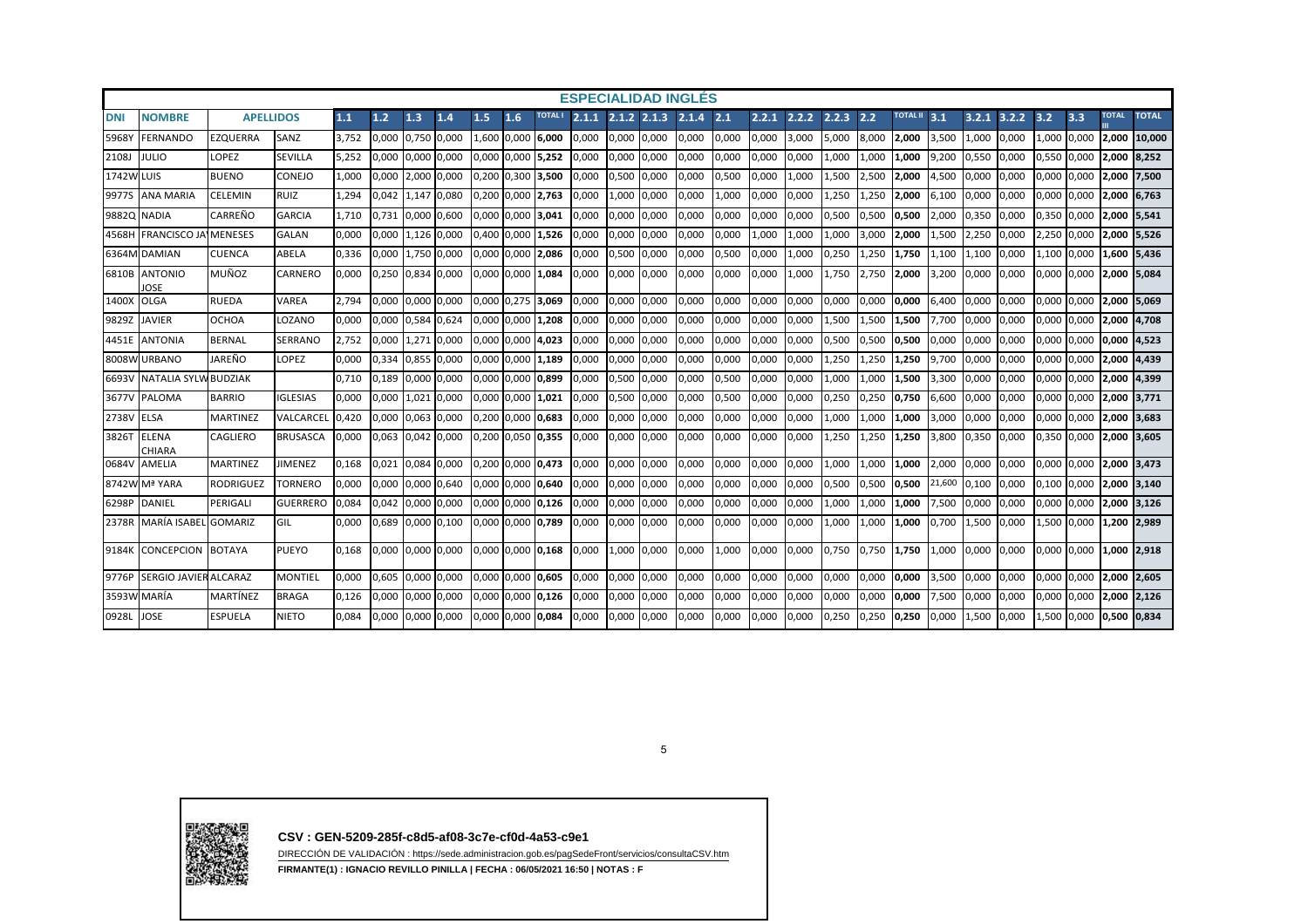|            |                                     |                  |                  |        |       |             |             |       |                   |                     |                 |                 |       |                                 |       |       | ESPECIALIDAD LENGUA CASTELLANA Y LITERATURA |       |                 |                 |        |       |       |             |              |              |              |
|------------|-------------------------------------|------------------|------------------|--------|-------|-------------|-------------|-------|-------------------|---------------------|-----------------|-----------------|-------|---------------------------------|-------|-------|---------------------------------------------|-------|-----------------|-----------------|--------|-------|-------|-------------|--------------|--------------|--------------|
| <b>DNI</b> | <b>NOMBRE</b>                       | <b>APELLIDOS</b> | 1.1              | 1.2    | 1.3   | 1.4         | 1.5         | 1.6   |                   | 2.1.1               | $2.1.2$ $2.1.3$ |                 | 2.1.4 | 2.1                             | 2.2.1 | 2.2.2 | 2.2.3                                       | 2.2   | <b>TOTAL II</b> | 3.1             | 3.2.1  | 3.2.2 | 3.2   | 3.3         | <b>TOTAL</b> | <b>TOTAL</b> |              |
| 4614<br>м  | <b>FRANCISCO</b><br><b>FERNANDO</b> | LATORRE          | <b>ROMERO</b>    | 8.794  | 0.000 |             | 0,000 0,000 |       |                   | $0,200$ 5,275 6,000 | 0.000           | 0,500 0,000     |       | 0,000                           | 0,500 | 0.000 | 1.000                                       | 0,500 | 1,500           | 2.000           | 14,000 | 0.500 | 0.000 | 0,500 0,000 |              |              | 2.000 10.000 |
| 0688E      | <b>SOFIA</b>                        | CUÑA             | <b>MIGALLON</b>  | 6.210  | 0.000 |             | 0.000 0.000 | 0.200 |                   | 1.800 6.000         | 0.000           | 1,500 0,000     |       | 0.000                           | 1,500 | 0.000 | 2.000                                       | 1.500 | 3.500           | 2.000           | 5.900  | 0.000 | 0,000 | 0.000       | 0.000        | 2.000        | 10.000       |
| 3931E      | <b>PALOMA</b>                       | <b>DÍAZ</b>      | RODRÍGUEZ        | 6.042  | 0,000 |             | 1,168 0,000 |       | 0,000 0,000       | 6.000               | 0,000           | 0,000           | 0,000 | 0,000                           | 0,000 | 0,000 | 2,000                                       | 0,500 | 2,500           | 2,000           | 3,800  | 0,350 | 0,000 | 0,350       | 0,000        | 2,000        | 10,000       |
| 9434X      | <b>RICARDO</b>                      | COCA             | PÉREZ            | 2,920  | 3,000 |             | 1,105 0,000 | 0,400 |                   | 1,500 6,000         | 0,000           | 0,500 0,000     |       | 0,000                           | 0,500 | 0,000 | 1,000                                       | 0,750 | 1,750           | 2,000           | 15,300 | 0,000 | 0,000 | 0,000       | 0,000        | 2,000        | 10,000       |
| 0861P      | <b>NOEMÍ</b>                        | <b>COGORRO</b>   |                  | 6,336  | 0,000 |             | 0,000 0,000 |       | 0,000 3,450 6,000 |                     | 0,000           | 0,000           | 0,000 | 0,000                           | 0,000 | 0,000 | 1,000                                       | 0,500 | 1,500           | 1,500           | 15,700 | 0,000 | 0,000 | 0,000       | 0,000        | 2,000 9,500  |              |
| 5230J      | <b>OLGA MARIA</b>                   | <b>RAMOS</b>     | <b>ALONSO</b>    | 0.500  | 0.000 |             | 4.647 0.000 |       | 0.200 0.000 5.347 |                     | 0.000           | 0.000 0.000     |       | 0.000                           | 0.000 | 1.000 | 1.000                                       | 0.250 | 2.250           | 2.000           | 3.400  | 0.000 | 0.000 | 0.000       | 0.000        | 2.000 9.347  |              |
| 9649L      | MÓNICA<br>SANDRA                    | <b>LISTA</b>     | <b>RODRÍGUEZ</b> | 1.500  | 0.000 | 3,126 0,000 |             |       |                   | 0,200 0,000 4,826   | 0,000           | 0,000 0,000     |       | 0,000                           | 0,000 | 0,000 | 1.000                                       | 1,000 | 2.000           | 2.000           | 3,800  | 0,300 | 0,000 | 0,300 0,000 |              | 2.000 8.826  |              |
| 5968Y      | <b>FERNANDO</b>                     | <b>EZQUERRA</b>  | SANZ             | L.000  | 0,000 |             | 2,126 0,000 |       | 1,600 0,000 4,726 |                     | 0,000           | 0,000           | 0,000 | 0,000                           | 0,000 | 0,000 | 3,000                                       | 5,000 | 8,000           | 2,000           | 3,500  | L.000 | 0,000 | 000,١       | 0,000        | 2,000        | 8,726        |
| 8903Y      | <b>MARIA</b><br>ANGELES             | VALVERDE         | MENCHERO 7,000   |        | 0,000 |             | 0,000 0,000 |       |                   | 0,000 0,000 6,000   | 0.000           | 0,000           | 0,000 | 0,000                           | 0,000 | 0,000 | 0,000                                       | 0,500 | 0,500           | 0,500           | 6,100  | 0,600 | 0,000 | 0.600       | 0,000        | 2,000 8,500  |              |
| 0634C      | <b>MONICA</b>                       | <b>GARCIA</b>    | <b>BULLON</b>    | 0,378  | 0.000 |             | 1,313 0,000 |       | 0,400 0,000       | 2,091               | 0,000           | 0,000           | 0,000 | 0,000                           | 0,000 | 0,000 | 0,000                                       | 1,250 | 1,250           | 1,250           | 2,900  | 0,000 | 0,000 | 0,000       | 0,000        | 2,000        | 5,341        |
| 0540F      | <b>NIEVES</b>                       | <b>HERRERO</b>   | GARCÍA           | 0,500  | 0,000 |             | 0,189 0,000 |       | 0,800 0,000       | 1,489               | 0,000           | 0,000           | 0,000 | 0,000                           | 0,000 | 1,000 | 0,000                                       | 0,750 | 1,750           | 1,750           | 6,300  | L,000 | 0,000 | L,000       | 0,000        | 2,000        | 5,239        |
| 3767V      | RAFAEL                              | GAY              | <b>BOLEAS</b>    | 0,000  | 0,000 | 0,876       | 0,000       |       | 0,000 0,050       | 0,926               | 0,000           | 0,000           | 0,000 | 0,000                           | 0,000 | 0,000 | 1,000                                       | L,000 | 2,000           | 2,000           | 3,000  | 0,000 | 0,000 | 0,000       | 0,000        | 2,000        | 4,926        |
| 5937E      | LAURA                               | <b>RIPIADO</b>   | <b>CHUECA</b>    | 0,794  | 0,000 |             | 0,000 0,000 |       | 0,200 0,000 0,994 |                     | 0,000           | 0,500           | 0,000 | 0,000                           | 0,500 | 0,000 | 0,000                                       | 1,250 | 1,250           | 1,750           | 6,000  | 0,000 | 0,000 | 0,000       | 0,000        | 2,000        | 4,744        |
| 0493D      | CRISTINA                            | <b>GOMEZ</b>     | <b>MONTES</b>    | 0,878  | 0,000 |             | 0,000 0,000 |       | 0,400 0,000 1,278 |                     | 0,000           | 0,500           | 0,000 | 0,000                           | 0,500 | 0,000 | 0,000                                       | 0,750 | 0,750           | 1,250           | 3,400  | 0,000 | 0,000 | 0,000       | 0,000        | 2,000        | 4,528        |
| 2129<br>м  | <b>ANGELES</b>                      | CERRILLO         | <b>VIDA</b>      | 0,420  | 0.000 |             | 0,000 0,000 |       | 0,000 0,000 0,420 |                     | 0,000           | 0,000           | 0,000 | 0,000                           | 0,000 | 0,000 | 1,000                                       | 0.750 | 1,750           | 1,750           | 3,500  | 0,000 | 0,000 | 0,000       | 0,000        | 2,000        | 4,170        |
| 5441T      | LAURA                               | <b>GONZALEZ</b>  | <b>FERNANDEZ</b> | 10.752 | 0,000 |             | 0,000 0,000 |       | 0,200 0,000       | 0.952               | 0,000           | 0,500           | 0,000 | 0,000                           | 0,500 | 0,000 | 0,000                                       | 0,500 | 0,500           | 1,000           | 1,800  | 0,000 | 0,000 | 0,000       | 0,000        | 1,800        | 3,752        |
| 0122F      | <b>NORA</b>                         | <b>MANCHADO</b>  | <b>SAFONT</b>    | 1,500  | 0,000 |             | 0,000 0,000 |       | 0,000 0,000       | 1,500               | 0,000           | 0,000           | 0,000 | 0,000                           | 0,000 | 0,000 | 0,000                                       | 1,250 | 1,250           | 1,250           | 0,000  | 0,200 | 0,000 | 0,200       | 0,000        | 0,200        | 2,950        |
| 5681E      | <b>SARA</b>                         | <b>GONZALEZ</b>  | <b>MORENO</b>    | 0,252  | 0.000 |             | 0,000 0,000 |       | 0,000 0,000 0,252 |                     | 0,000           | 0,000           | 0,000 | 0,000                           | 0,000 | 1,000 | 0,000                                       | 0,750 | 1,750           | 1,750           | 0,000  | 0,000 | 0,000 | 0,000       | 0,000        | 0,000        | 2,002        |
| 2481C      | <b>EVA</b>                          | SACRISTAN        | <b>GONZALEZ</b>  | 0.000  | 0.021 |             | 0.000 0.000 |       | 0.000 0.000 0.021 |                     | 0,000           | 0.000           | 0,000 | 0,000                           | 0,000 | 1.000 | 0,000                                       | 0.000 | 1.000           | 1.000           | 0,300  | 0.200 | 0,000 | 0.200       | 0.000        | 0,500        | 1.521        |
| 7901L      | CRISTIAN                            | <b>ROMÁN</b>     | <b>POLO</b>      | 0,500  | 0,000 |             | 0,000 0,000 |       | 0,000 0,000 0,500 |                     | 0,000           | 0,000           | 0,000 | 0,000                           | 0,000 | 0,000 | 0,000                                       | 0,000 | 0,000           | 0,000           | 0,000  | 0,650 | 0,000 | 0,650 0,000 |              | 0,500        | 1,000        |
|            |                                     |                  |                  |        |       |             |             |       |                   |                     |                 |                 |       | <b>ESPECIALIDAD MATEMATICAS</b> |       |       |                                             |       |                 |                 |        |       |       |             |              |              |              |
| <b>DNI</b> | <b>NOMBRE</b>                       | <b>APELLIDOS</b> |                  | 1.1    | 1.2   | 1.3         | 1.4         | 1.5   | 1.6               | <b>TOTAL</b>        | 2.1.1           | $2.1.2$ $2.1.3$ |       | 2.1.4                           | 2.1   | 2.2.1 | 2.2.2                                       | 2.2.3 | 2.2             | <b>TOTAL II</b> | 3.1    | 3.2.1 | 3.2.2 | 3.2         | 3.3          | <b>TOTAL</b> | <b>TOTAL</b> |
| 2285F      | SUSANA                              | <b>HUIDOBRO</b>  | <b>DEL ARCO</b>  | 4,000  | 0,000 |             | 1,292 0,000 | 0,000 | 1,500             | 6,000               | 0,000           | 0,000           | 0,000 | 0,000                           | 0,000 | 0,000 | 0,000                                       | 1,000 | 1,000           | 1,000           | 2,000  | 0,000 | 0,000 | 0,000       | 0,000        | 2,000        | 9,000        |
| 7850D      | <b>MARIA</b><br>ASUNCION            | <b>DIARTE</b>    | LOPEZ            | 5,210  | 0,000 |             | 0,481 0,000 |       |                   | 0,000 0,000 5,691   | 0,000           | 0,000           | 0,000 | 0,000                           | 0,000 | 0,000 | 0,000                                       | 0,000 | 0,000           | 0,000           | 5,100  | 0,550 | 0,000 | 0,550       | 0,000        | 2,000 7,691  |              |
| 8577T      | <b>JAVIER</b>                       | PINILLA          | <b>DUTOIT</b>    | 0.000  | 0,000 |             | 1,605 0,000 |       | 0.000 0.300       | 1.905               | 0,000           | 0,000           | 0,000 | 0,000                           | 0,000 | 2,000 | 0.000                                       | 1,000 | 3,000           | 2,000           | 2,900  | L,500 | 0,000 | .,500       | 0,000        | 2,000        | 5,905        |
|            | 1166Q AMPARO                        | SANCHEZ          | <b>MARTINEZ</b>  | 920    | 0,000 |             | 0,000 0,000 |       | 0,000 0,000       | 2,920               | 0,000           | 0,000           | 0,000 | 0,000                           | 0,000 | 0,000 | 0,000                                       | 0,500 | 0,500           | 0,500           | 5,300  | 0,400 | 0,000 | 0,400       | 0,000        | 2,000        | 5,420        |

6



**CSV : GEN-5209-285f-c8d5-af08-3c7e-cf0d-4a53-c9e1**

DIRECCIÓN DE VALIDACIÓN : https://sede.administracion.gob.es/pagSedeFront/servicios/consultaCSV.htm

**FIRMANTE(1) : IGNACIO REVILLO PINILLA | FECHA : 06/05/2021 16:50 | NOTAS : F**